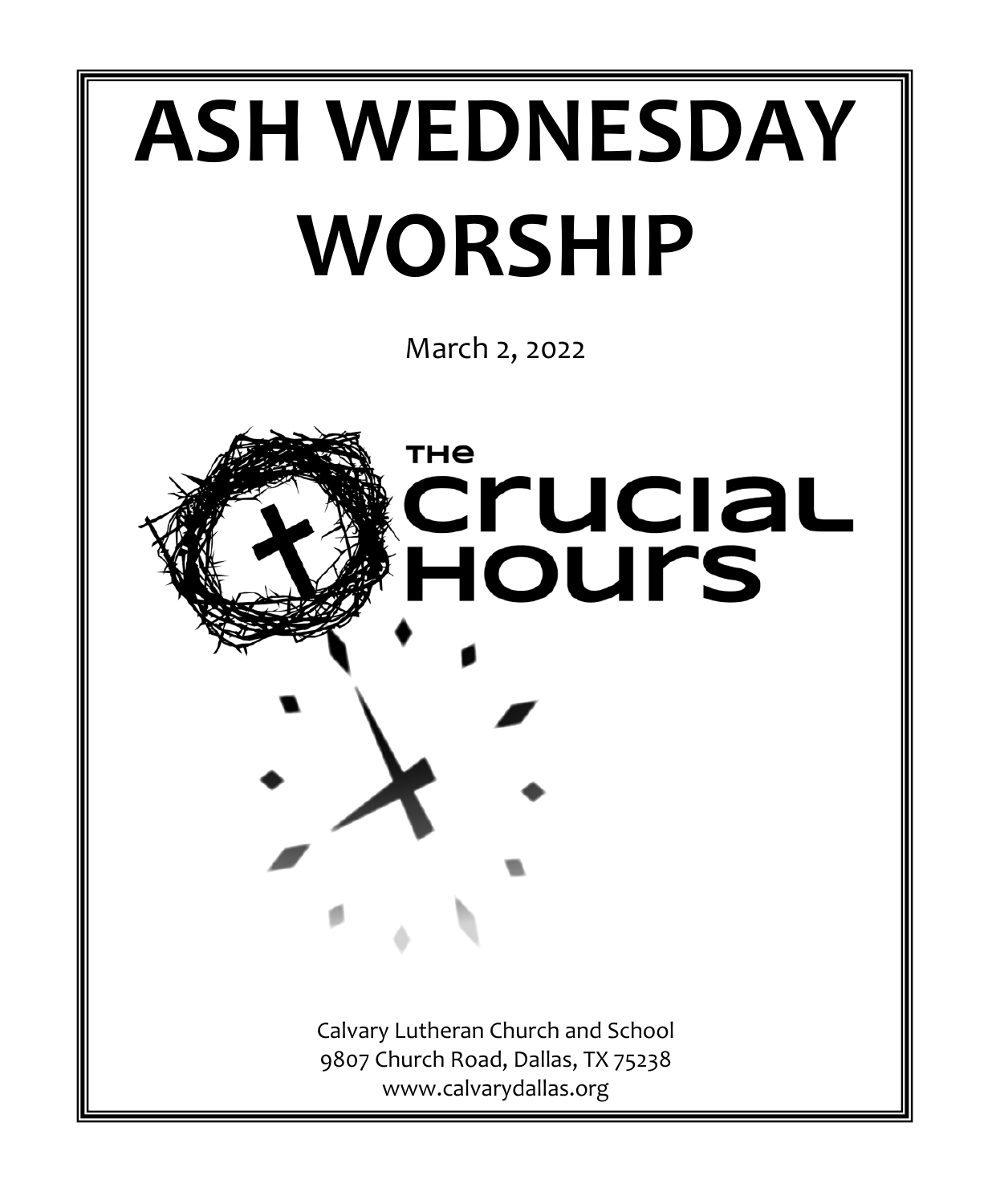

# **Ash Wednesday Confessional Rite**

# **INVOCATION**

#### *STAND*

In the name of the Father and of the  $+$  Son and of the Holy Spirit. **Amen.**

#### *Silence for meditation and reflection*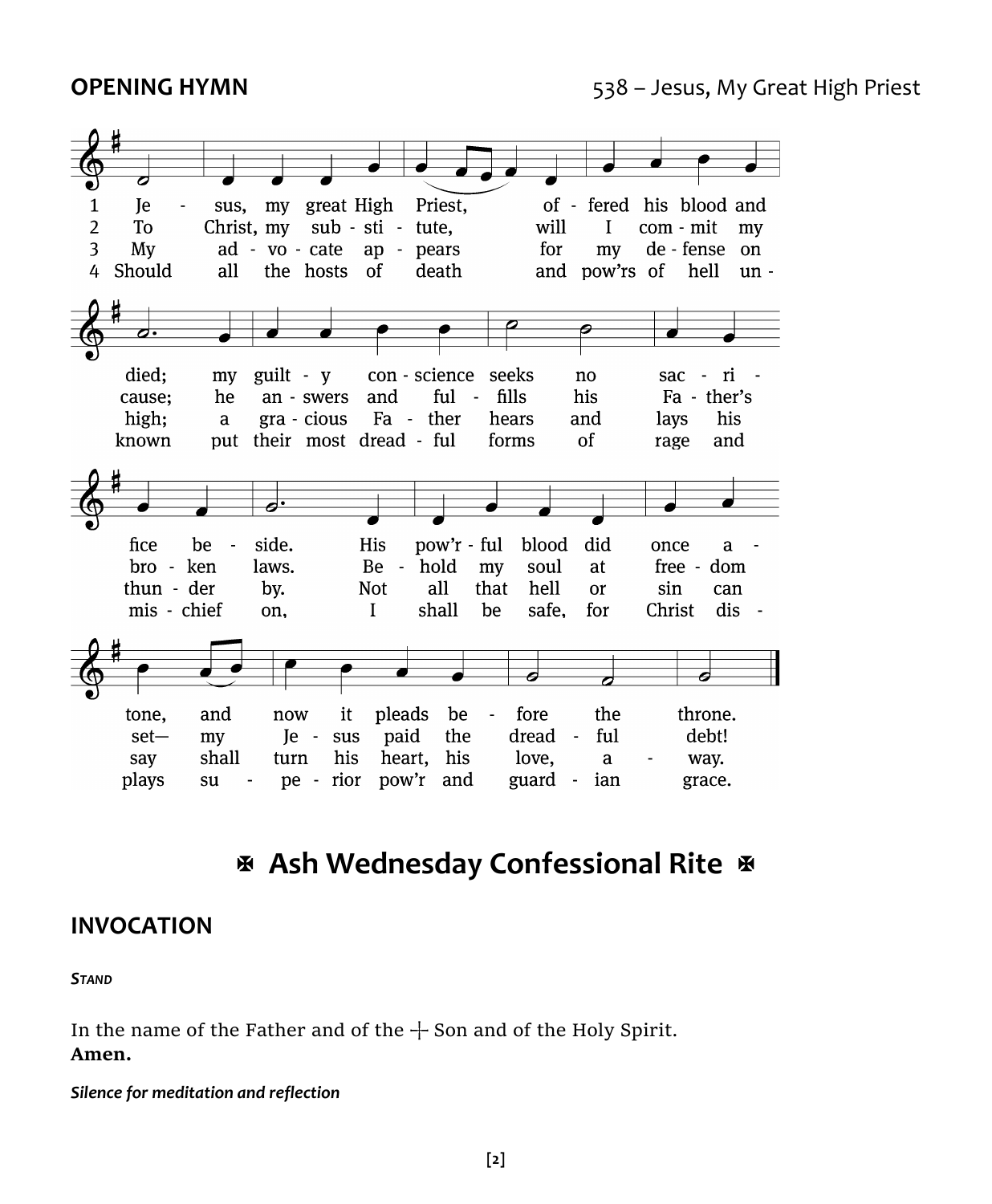# **INTRODUCTION TO CONFESSION**

Brothers and sisters in Christ, God created us to know joy in fellowship with him, to love all people, and to live in harmony with all creation. But sin separates us from God, our neighbors, and creation, and so we do not enjoy the life our Creator intended for us. By our sin we grieve our Father, who does not desire us to come under his judgment, but to turn to him and live. Therefore, God in his mercy has sent our Lord Jesus Christ to take our place under the law, to suffer for us, and to die the death we deserve. God made Jesus, who had no sin, to be sin for us so that in him, we might become the righteousness of God.

During the forty days of Lent, we fix our eyes on Jesus, the pioneer and perfecter of our faith, who for the joy set before him endured the cross, scorning its shame, and sat down at the right hand of God. The time of Lent reminds us that to know Christ and the power of his resurrection, we must also know the fellowship of sharing in his sufferings, becoming like him in his death. As disciples of the Lord Jesus, we are called to struggle against everything that leads us away from love of God and neighbor.

Let us confess our sins, ask our Father for forgiveness, and commit ourselves to this struggle.

# **CONFESSION**

Most holy and merciful Father, **We confess to you and to one another that we have sinned by our own fault, by our own grievous fault in thought, word, and deed, by what we have done, and by what we have left undone.**

We have not loved you with our whole heart and mind and strength. We have not loved our neighbors as ourselves. We have not forgiven others as we have been forgiven. **Have mercy on us, Lord.**

We have been deaf to your call to serve as Christ served us. We have not been true to the mind of Christ. We have grieved the Holy Spirit. **Have mercy on us, Lord.**

We have placed our wants before your will. We have gratified the desires of our sinful nature. We have merited your punishment now and forever. **Have mercy on us, Lord.**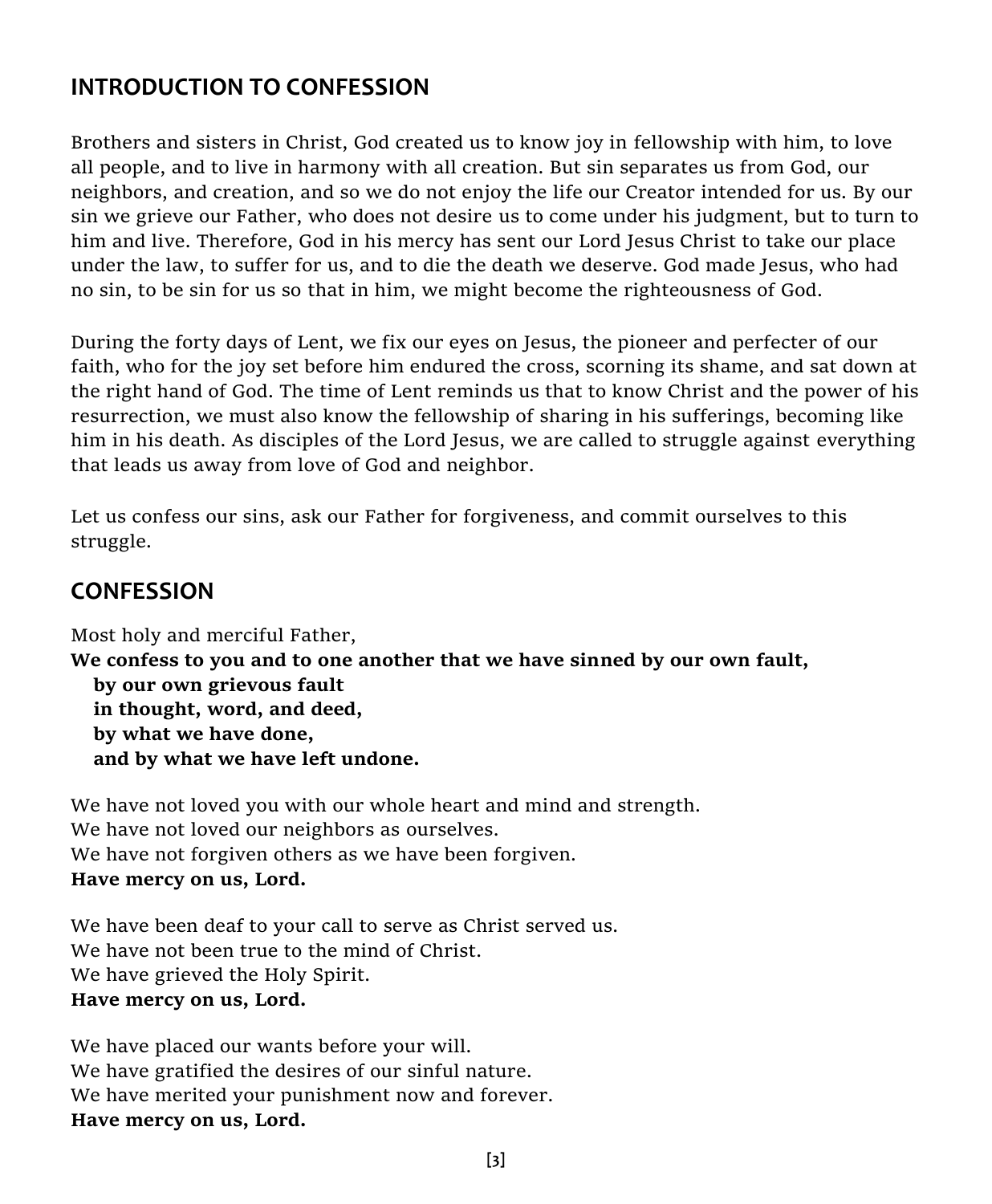We confess to you, Lord, all our past unfaithfulness. The pride, hypocrisy, and impatience in our lives **We confess to you, O Lord.**

Our self-indulgent appetites and ways, our manipulation of other people, our anger when our selfish aims are denied, and our envy of those more fortunate than ourselves **We confess to you, O Lord.**

Our love of worldly goods and comforts, and our dishonesty in daily life and work, our negligence in worship and prayer, and our failure to show the faith that is in us **We confess to you, O Lord.**

Forgive us, Lord, for the wrongs we have done. For our blindness to human need and suffering and our indifference to injustice and cruelty, **Forgive us, Lord.**

For all false judgments, for uncharitable thoughts toward others, and for our prejudice and contempt for those who differ from us, **Forgive us, Lord.**

For what we think or say or do that is at variance with your will, **Forgive us, Lord.**

Restore us, good Lord, and let your anger depart from us. **Hear us, Lord, for your mercy is great.**

# **SENTENCES**

Accomplish in us, Lord, the work of your salvation **that we may show forth your glory in the world.**

By the cross and suffering of your Son, **bring us with all your saints to the joy of his resurrection.**

Almighty God, the Father of our Lord Jesus Christ, does not desire the death of sinners but rather that they turn from their wickedness and live. He sent his Son to be the atoning sacrifice for our sins and for the sins of the whole world. Therefore, as a called servant of Christ and by his authority, I forgive you all your sins in the name of the Father and of the  $+$  Son and of the Holy Spirit.

**Amen.**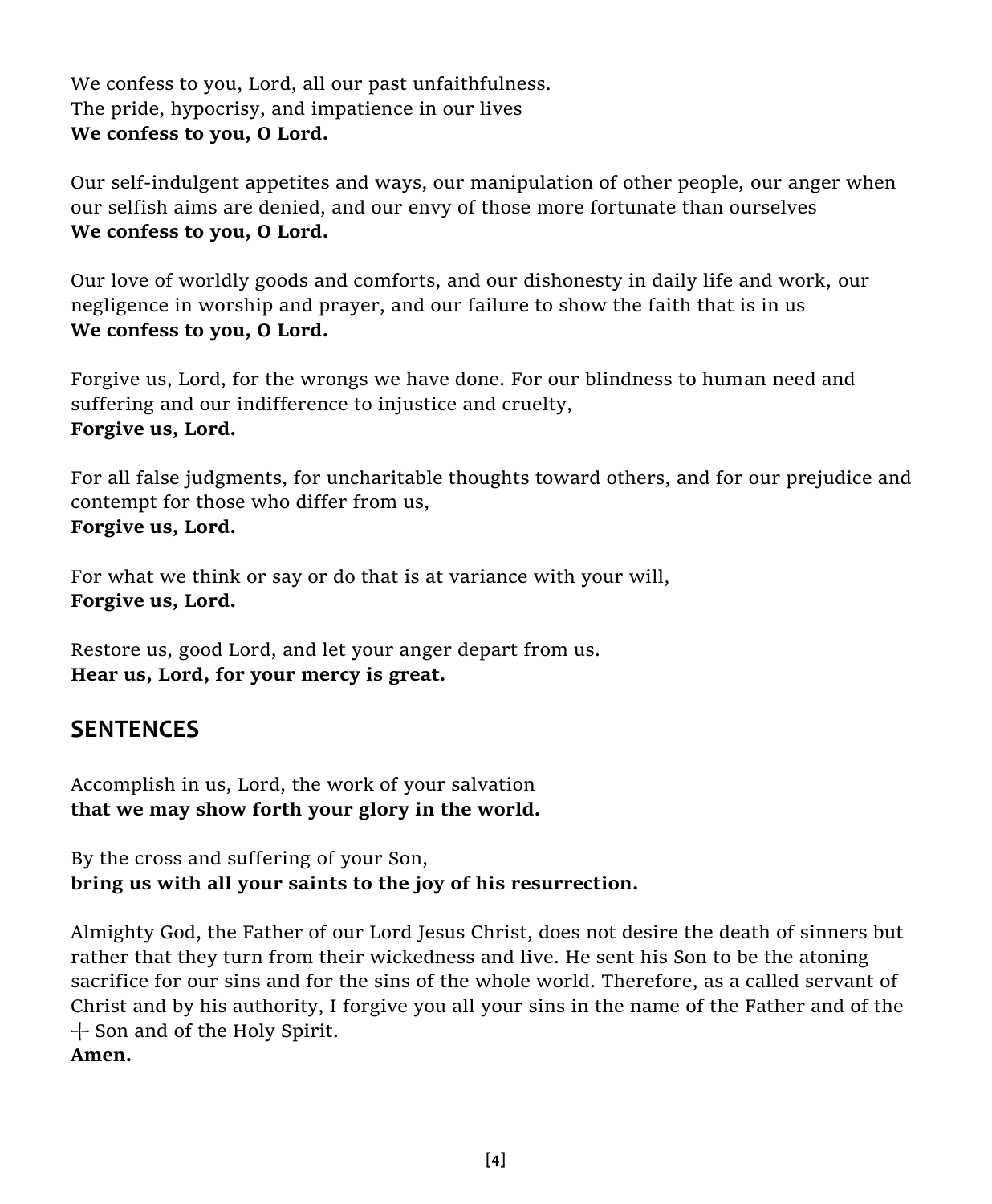During these days of Lent, let us implore God to give us renewal and his Holy Spirit. May we continue to abide in the true faith and at the last be received by him through the merits of Jesus Christ our Lord. **Amen.**

*BE SEATED*

**PSALM** PSALM **PSALM** Psalm 51 - Have Mercy in Your Goodness, O Lord

*Sung by the cantor*

#### *Refrain*

*Lord, have mercy, Christ, have mercy, Lord, have mercy.*

*Have mercy in your goodness, Lord, and in your grace forgive my sin; Wash me from evil through and through, cleanse me, O Lord, without, within.*

| All my transgressions, Lord, I know; I see my sin both day and night; |         |
|-----------------------------------------------------------------------|---------|
| Against you only have I sinned, done what is evil in your sight.      | Refrain |

*So when you speak, Lord, it is just; your judgments all reveal the truth; I have been wicked from my birth, a sinner even from my youth.*

| For deep within you look for truth; in secret make me understand;<br>Purge out my sin and I shall be pure as your holy law demands. | Refrain |
|-------------------------------------------------------------------------------------------------------------------------------------|---------|
|                                                                                                                                     |         |
| Lord, hide your face from all my sin; blot out all my iniquities.                                                                   | Refrain |

# **PSALM PRAYER**

Lord God, grant us your Holy Spirit that we may hear and believe your Word. Cleanse our minds and renew our hearts that we may live for you here and hereafter; through Jesus Christ our Lord.

**Amen.**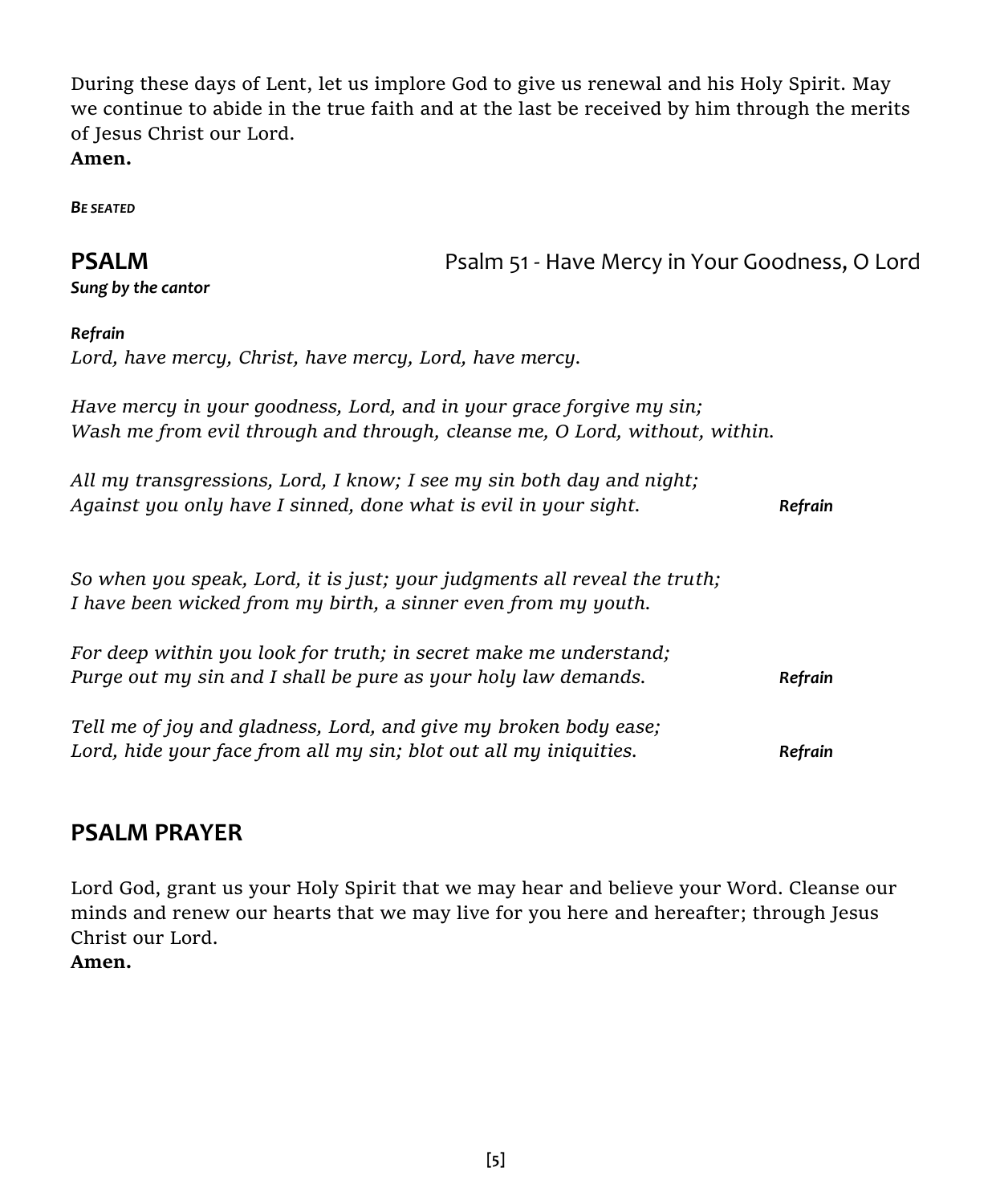# **The Word**

### **FIRST READING** 2 Samuel 12:1-13

*So that he might appear righteous to Israel, King David hid his sin of adultery by committing another sin, murder. The Lord calls King David to repentance through the prophet Nathan.*

2 SAMUEL 12:1 The LORD sent Nathan to David. When he came to him, he said, "There were two men in a certain town, one rich and the other poor,  $2$  The rich man had a very large number of sheep and cattle,  $3$  but the poor man had nothing except one little ewe lamb he had bought. He raised it, and it grew up with him and his children. It shared his food, drank from his cup and even slept in his arms. It was like a daughter to him.

<sup>4</sup> "Now a traveler came to the rich man, but the rich man refrained from taking one of his own sheep or cattle to prepare a meal for the traveler who had come to him. Instead, he took the ewe lamb that belonged to the poor man and prepared it for the one who had come to him."

<sup>5</sup>David burned with anger against the man and said to Nathan, "As surely as the LORD lives, the man who did this deserves to die! <sup>6</sup> He must pay for that lamb four times over, because he did such a thing and had no pity."

<sup>7</sup>Then Nathan said to David, "You are the man! This is what the LORD, the God of Israel, says: 'I anointed you king over Israel, and I delivered you from the hand of Saul. <sup>8</sup> I gave your master's house to you, and your master's wives into your arms. I gave you the house of Israel and Judah. And if all this had been too little, I would have given you even more. <sup>9</sup> Why did you despise the word of the LORD by doing what is evil in his eyes? You struck down Uriah the Hittite with the sword and took his wife to be your own. You killed him with the sword of the Ammonites. <sup>10</sup> Now, therefore, the sword will never depart from your house, because you despised me and took the wife of Uriah the Hittite to be your own.'

 $11$  "This is what the LORD says: `Out of your own household I am going to bring calamity upon you. Before your very eyes I will take your wives and give them to one who is close to you, and he will lie with your wives in broad daylight. <sup>12</sup> You did it in secret, but I will do this thing in broad daylight before all Israel.' "

<sup>13</sup> Then David said to Nathan, "I have sinned against the LORD." Nathan replied, "The LORD has taken away your sin. You are not going to die.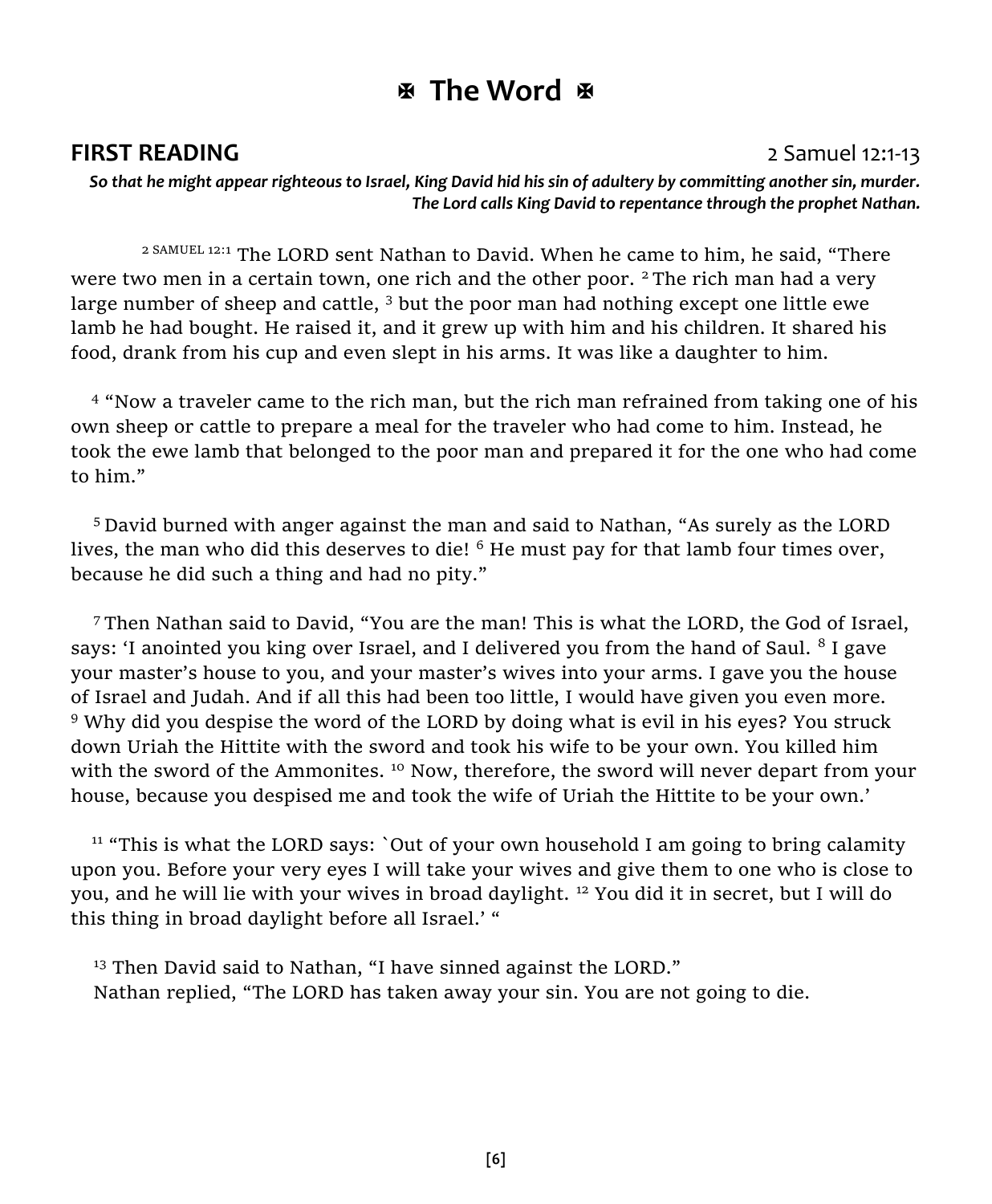## **SECOND READING** 2 Corinthians 5:20-6:2

#### *There is urgency in God's call to repent. The time is now.*

2 CORINTHIANS 5:20 We are therefore Christ's ambassadors, as though God were making his appeal through us. We implore you on Christ's behalf: Be reconciled to God. <sup>21</sup> God made him who had no sin to be sin for us, so that in him we might become the righteousness of God.

 $6:1$  As God's fellow workers we urge you not to receive God's grace in vain.  $2$  For he says,

 "In the time of my favor I heard you, and in the day of salvation I helped you." I tell you, now is the time of God's favor, now is the day of salvation.

*STAND FOR THE READING OF THE GOSPEL*

## **GOSPEL READING Luke 18:9-14**

*Jesus tells a parable about what makes us righteous in God's eyes, not trust in one's own goodness, but trust in God's great mercy.*

LUKE 18:9 To some who were confident of their own righteousness and looked down on everybody else, Jesus told this parable: <sup>10</sup> "Two men went up to the temple to pray, one a Pharisee and the other a tax collector.  $11$  The Pharisee stood up and prayed about himself: 'God, I thank you that I am not like other men--robbers, evildoers, adulterers--or even like this tax collector. <sup>12</sup> I fast twice a week and give a tenth of all I get.'

<sup>13</sup> "But the tax collector stood at a distance. He would not even look up to heaven, but beat his breast and said, 'God, have mercy on me, a sinner.'

<sup>14</sup> "I tell you that this man, rather than the other, went home justified before God. For everyone who exalts himself will be humbled, and he who humbles himself will be exalted."

*BE SEATED*

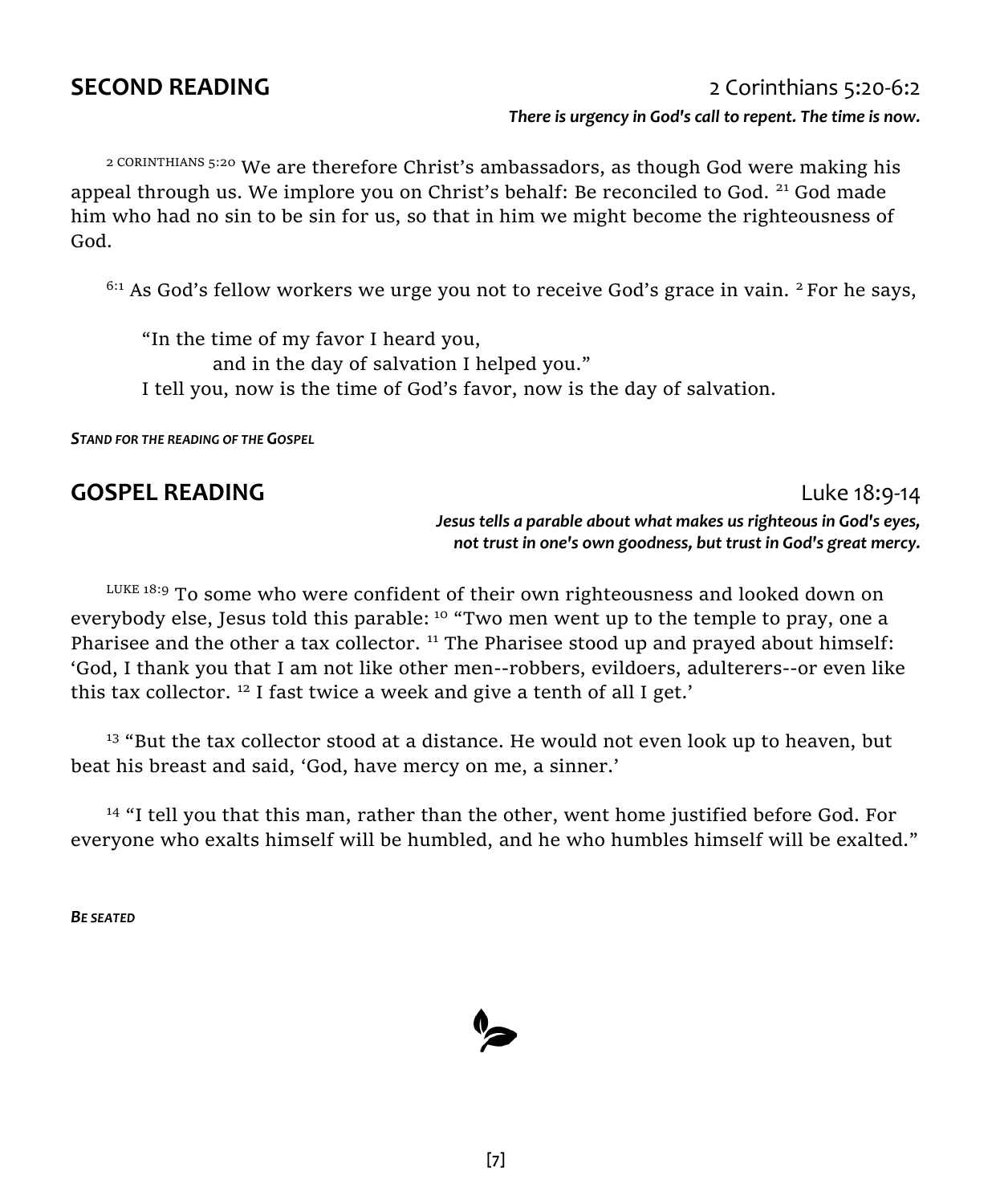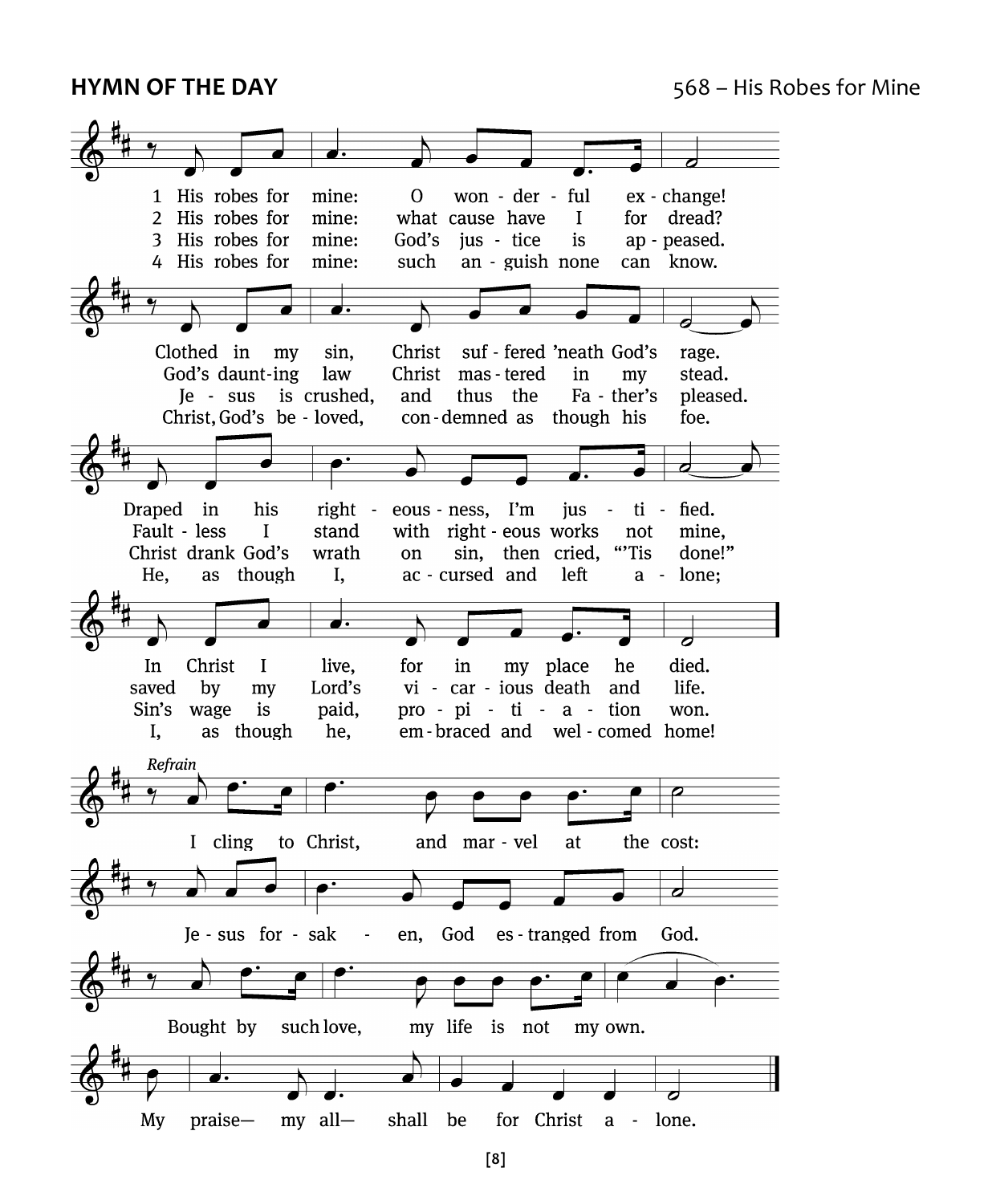# **Sermon**

Matthew 26:18

# **"I Will Keep the Passover"**

# **ANNOUNCEMENTS AND MUSICAL OFFERING**

*We appreciate the offerings given to support the work of God's Kingdom here and throughout the world. Offerings can be given in any of four ways:*

- *Set in the offering plate at the back of the sanctuary*
- *On the Calvary website: https://calvarydallas.org/give/*
- *On your phone with the Vanco Mobile Faith Engagement app*
- *Scan the QR code to the right…*





*Give us a record of your visit through our online Connection Card. The Connection Card tab can be found at the bottom right of any page of the Calvary website, https://calvarydallas.org or by scanning the code to the left...*

*STAND*

# **LORD, HAVE MERCY**



For the peace from above and for our salvation, let us pray to the Lord:

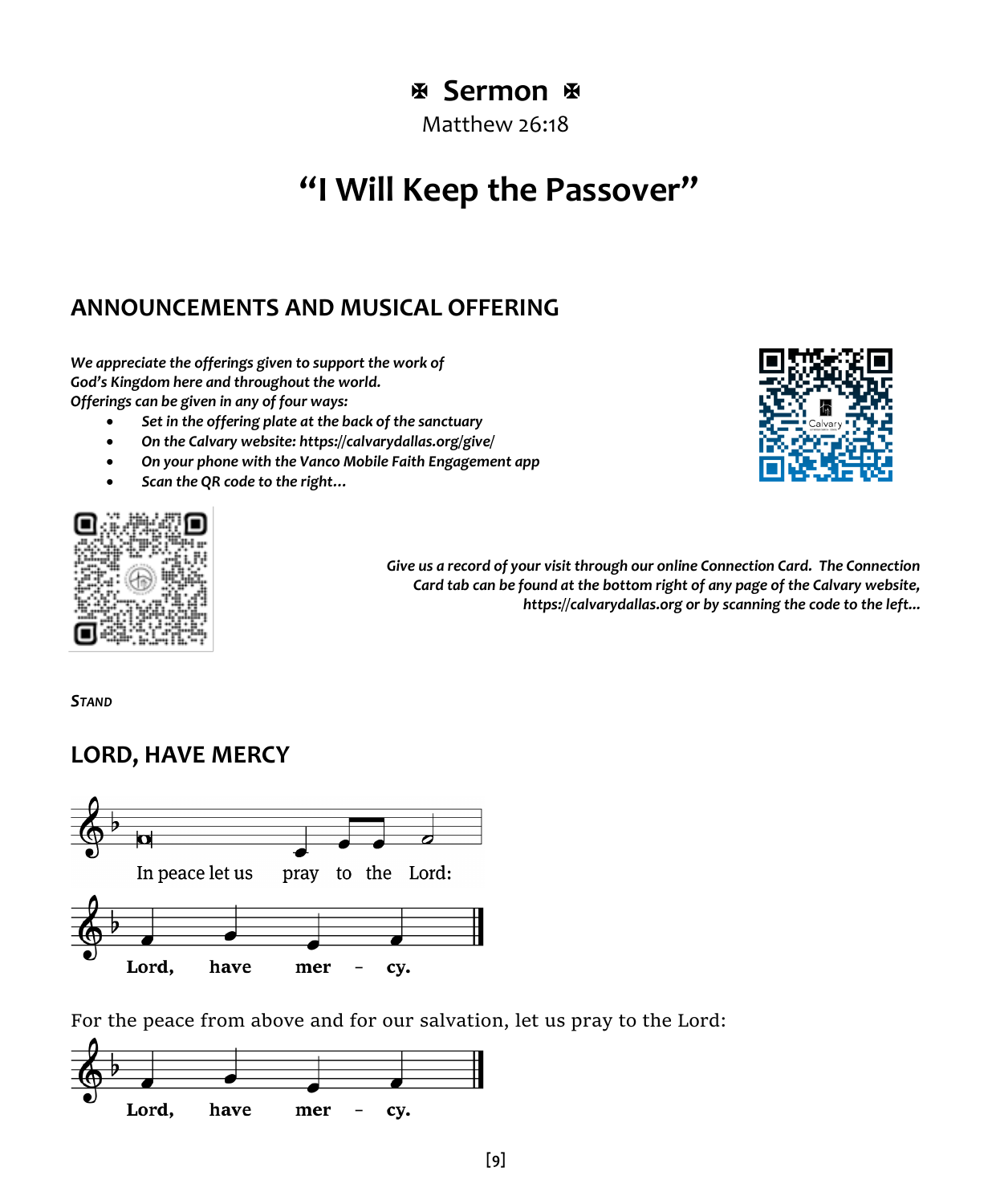For the peace of the whole world, for the well-being of the Church of God, and for the unity of all, let us pray to the Lord:



For this holy house and for all who offer here their worship and praise, let us pray to the Lord:



For the leaders of our synod and district, for all pastors in Christ, for all who are servants of the Church, and for all the people of God, let us pray to the Lord:



For all who govern our nation and for all public servants, that they may be upheld and strengthened for every good deed, let us pray to the Lord:



For those who work to bring peace, justice, health, and protection in this and every place, let us pray to the Lord:



For those who bring offerings, those who do good works in this congregation, those who toil, those who sing, and all who await from the Lord great and abundant mercy, let us pray to the Lord:

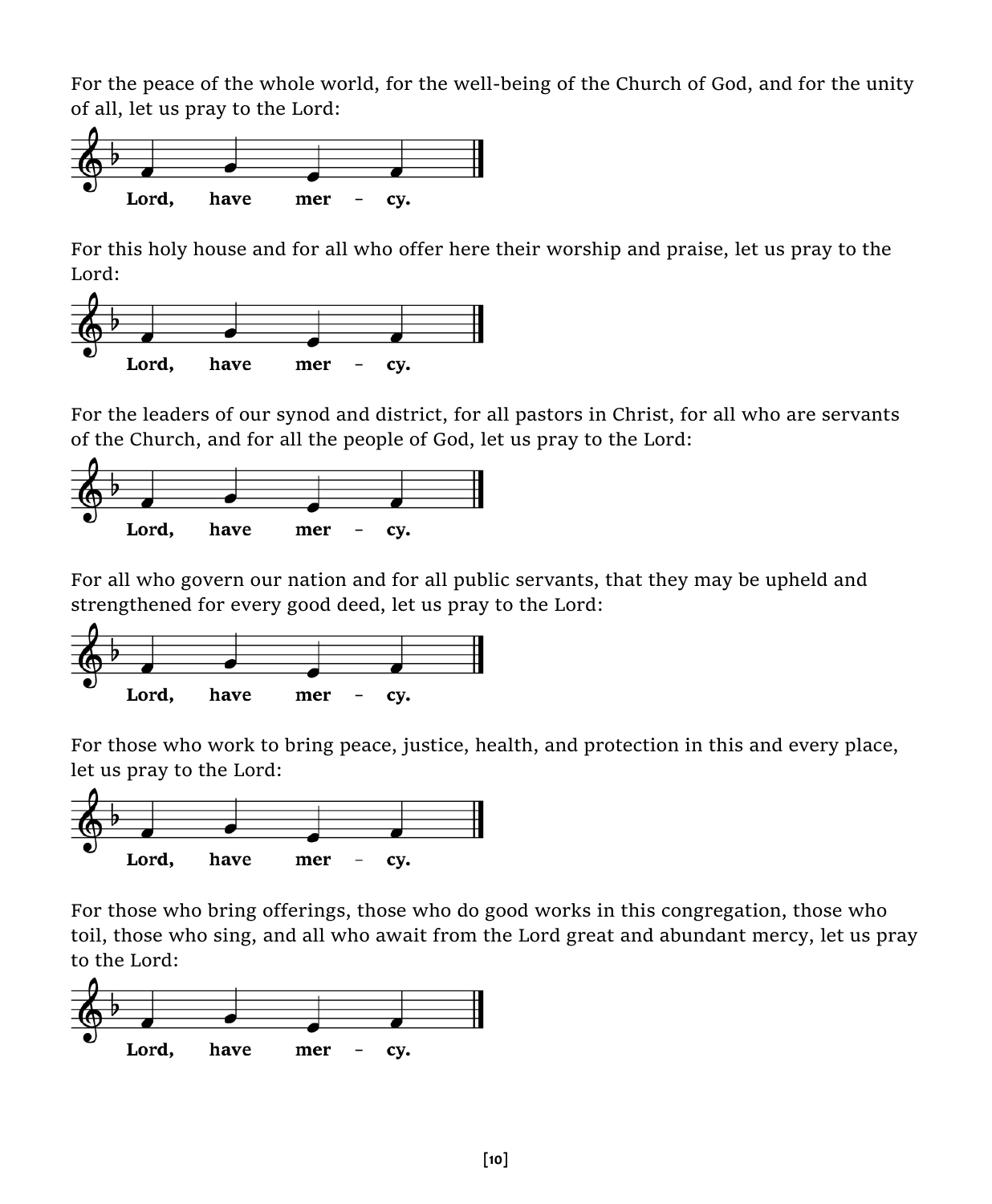For favorable weather, for an abundance of the fruits of the earth, and for peaceful times, let us pray to the Lord:



For our deliverance from all affliction, wrath, danger, and need, let us pray to the Lord:



For . . . [*additional bids for prayer may be inserted here*] . . . let us pray to the Lord:

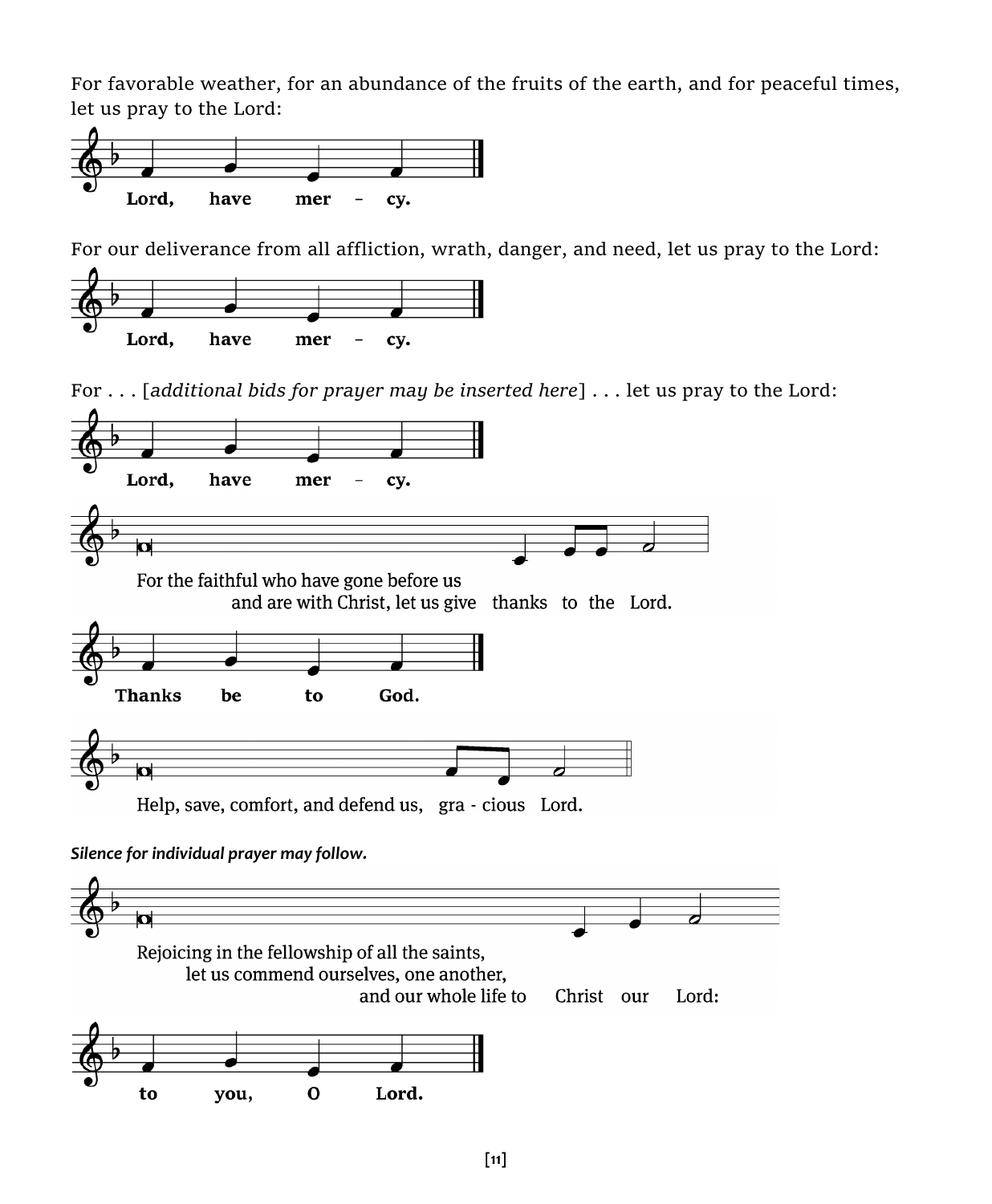# **The Sacrament**

*BE SEATED*

The Lord be with you. **And also with you.**

Lift up your hearts. **We lift them up to the Lord.**

Let us give thanks to the Lord, our God. **It is good and right so to do.**

It is truly good and right that we should at all times and in all places give you thanks, O Lord, holy Father, almighty and everlasting God, through Jesus Christ, our Lord, who willingly died under the curse of this world's sin, so that we may live forever in the light of God's blessing. Therefore, with all the saints on earth and hosts of heaven, we praise your holy name and join their glorious song:

**HOLY, HOLY, HOLY** *(Sanctus)* 483 (3,4) – Holy, Holy, Holy, Lord God Almighty3 Ho - ly, ho - ly, Though the dark-ness hide ho ly! thee.  $4$  Ho - lv, ho - lv, ho  $Iv!$ God Al - might - v!  $\sim$  $Lord$  \_\_\_\_\_\_  $\bullet$ the eve of sin - ful man thy  $g$ lo - ry may though not see. thy works shall praise thy name in earth and sky All and sea. on - ly thou art  $1v:$ there is none be - side thee. ho ÷,  $Ho - ly$ ,  $ho - ly$ , ho  $\ddot{\phantom{a}}$ lv. mer  $ci$  - ful and might -  $v!$ love. and per fect in pow'r, in pu  $ri - ty.$ God in three per - sons, bless - ed Trin  $i - ty!$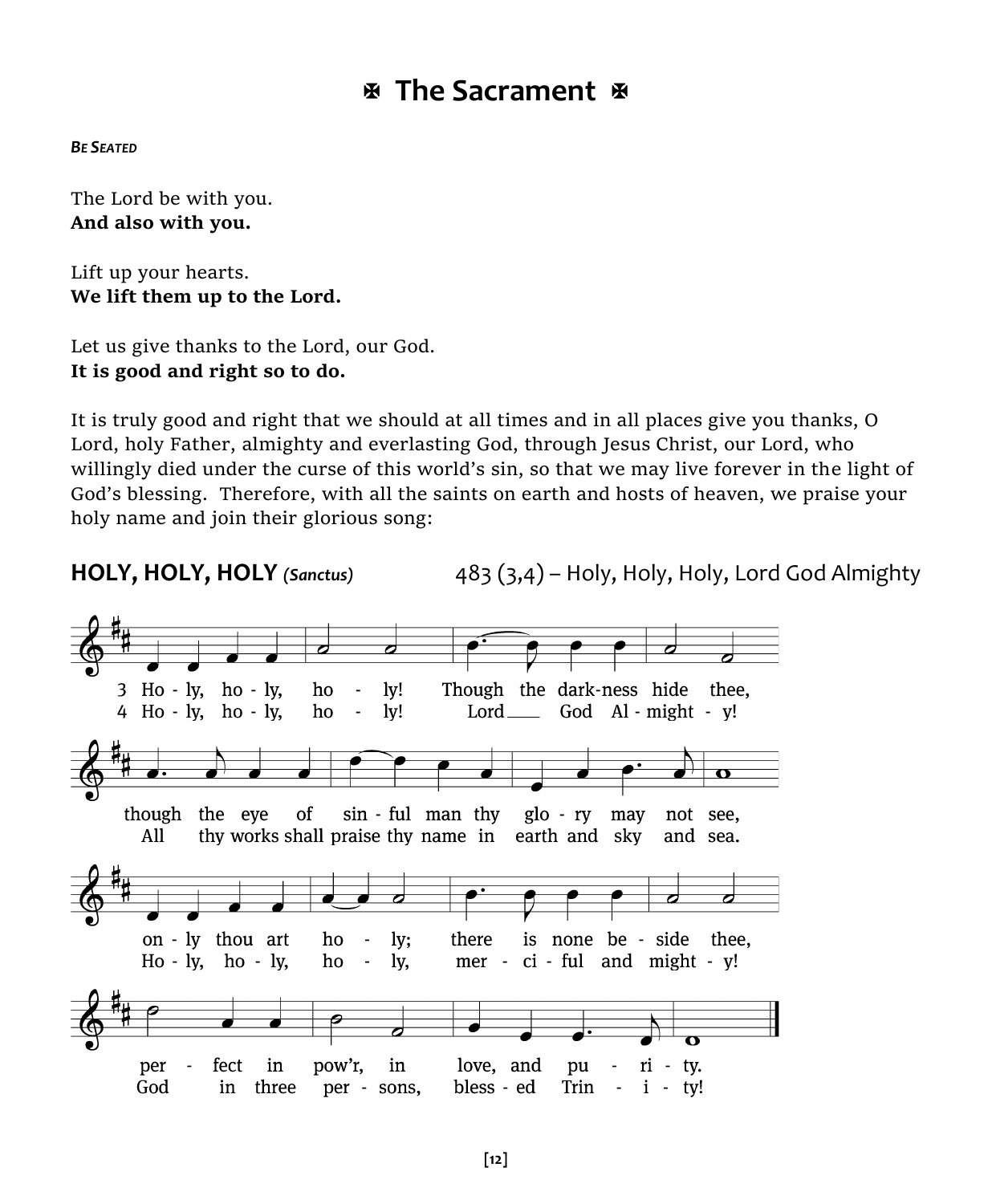# **PRAYER OF THANKSGIVING**

Blessed are you, O Lord of heaven and earth. We praise and thank you for sending your Son, Jesus Christ, and we remember the great acts of love through which he has ransomed us from sin, death, and the devil's power.

By his incarnation, he became one with us. By his perfect life, he fulfilled your holy will. By his innocent death, he overcame hell. By his rising from the grave, he opened heaven.

Invited by your grace and instructed by your Word, we approach your table with repentant and joyful hearts. Strengthen us through Christ's body and blood, and preserve us in the true faith until we feast with him and all his ransomed people in glory everlasting. **Amen.**

*STAND*

# **THE LORD'S PRAYER**

**Our Father in heaven, hallowed be your name, your kingdom come, your will be done on earth as in heaven. Give us today our daily bread. Forgive us our sins, as we forgive those who sin against us. Lead us not into temptation, but deliver us from evil. For the kingdom, the power, and the glory are yours now and forever. Amen.** 

# **THE WORDS OF INSTITUTION**

Our Lord Jesus Christ, on the night he was betrayed, took bread; and when he had given thanks, he broke it and gave it to his disciples, saying, "Take and eat; this is my body, which is given for you. Do this in remembrance of me."

Then he took the cup, gave thanks, and gave it to them saying, "Drink from it, all of you; this is my blood of the new covenant, which is poured out for you for the forgiveness of sins. Do this, whenever you drink it, in remembrance of me."

The peace of the Lord be with you always. **Amen.**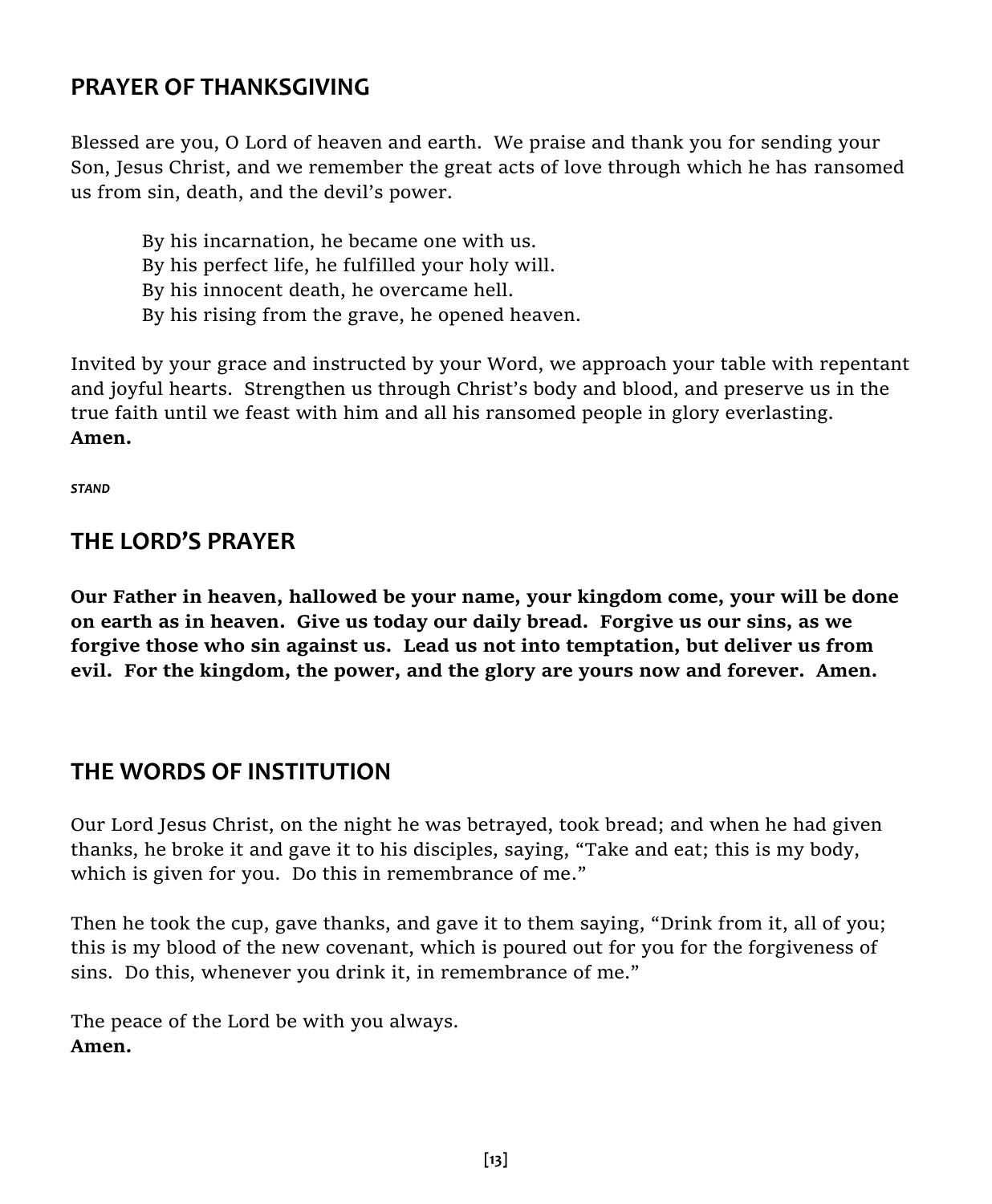**O CHRIST, LAMB OF GOD** *(Agnus Dei)* 947 – Lamb of God, Pure and Holy



*BE SEATED*

## **DISTRIBUTION**

*The Scriptures teach that the celebration of the Lord's Supper connects us intimately with Christ and with one another as Christians who are united around a common confession of faith. Therefore, we ask that only those who are members of Calvary or churches within our fellowship come forward to receive the Lord's Supper.*

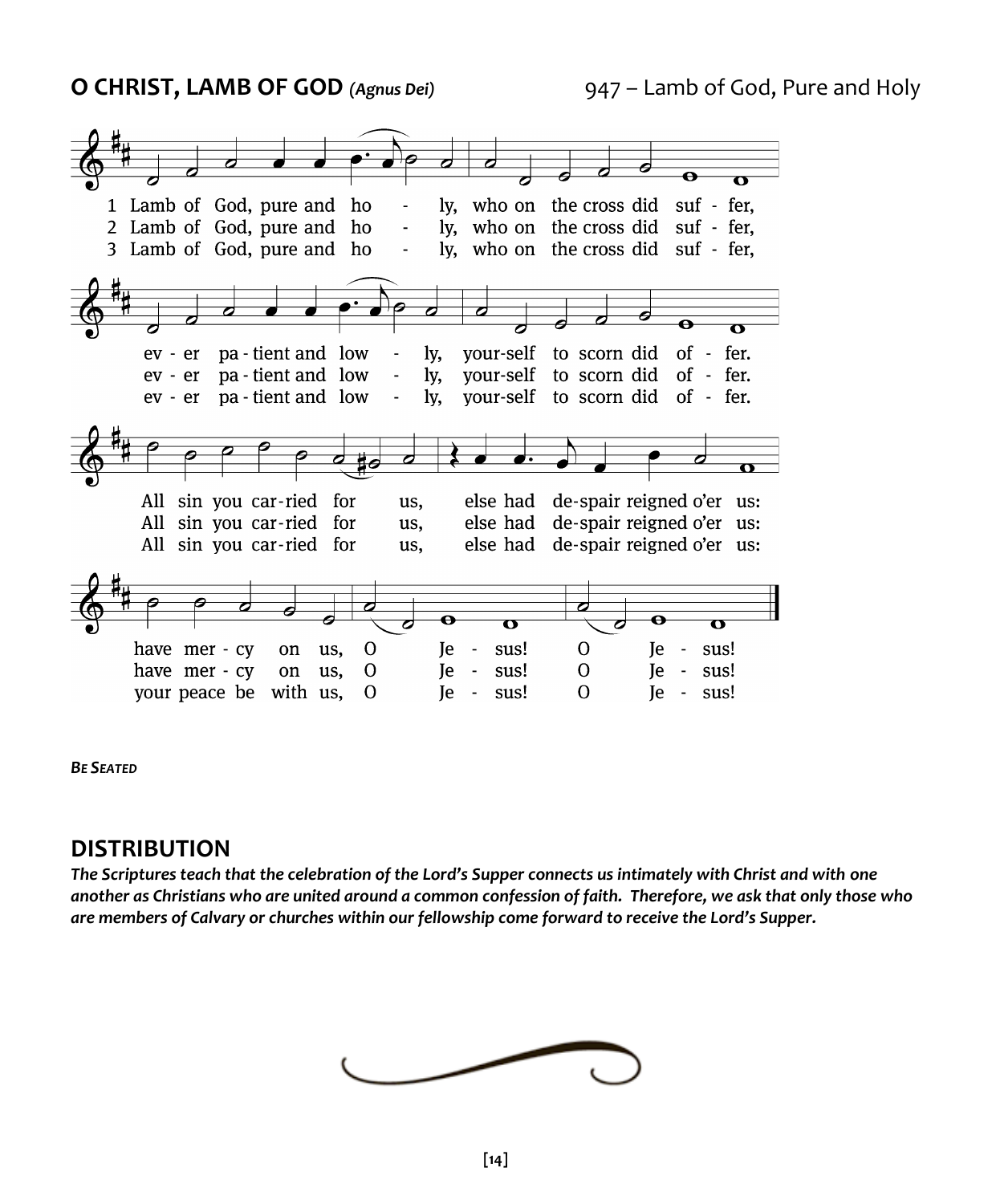

- 5 Oh, how blest it is to know, were as scarlet my transgression, it shall be as white as snow by your blood and bitter passion, for these words I do believe: Jesus sinners does receive.
- 6 Now my conscience is at peace, from the law I stand acquitted.
	- Christ has purchased my release and my ev'ry sin remitted.
	- Naught remains my soul to grieve: Jesus sinners does receive. *Turn the page for the final stanza of the hymn*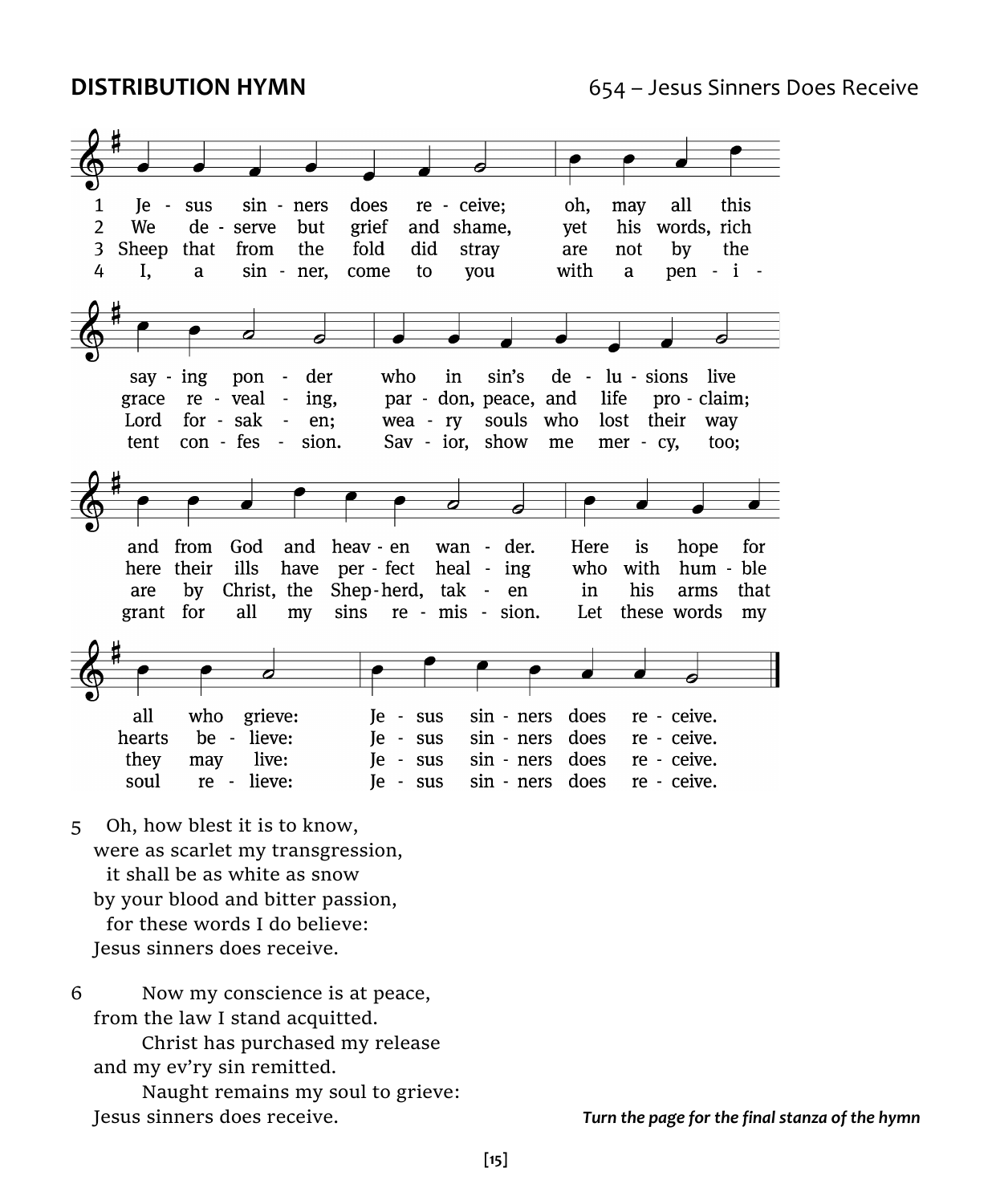7 Jesus sinners does receive, even I have been forgiven. And when I this earth must leave, I shall find an open heaven. Dying, still to him I cleave: Jesus sinners does receive.

*STAND*

# B**ENEDICAMUS**



# **BLESSING**



*BE SEATED*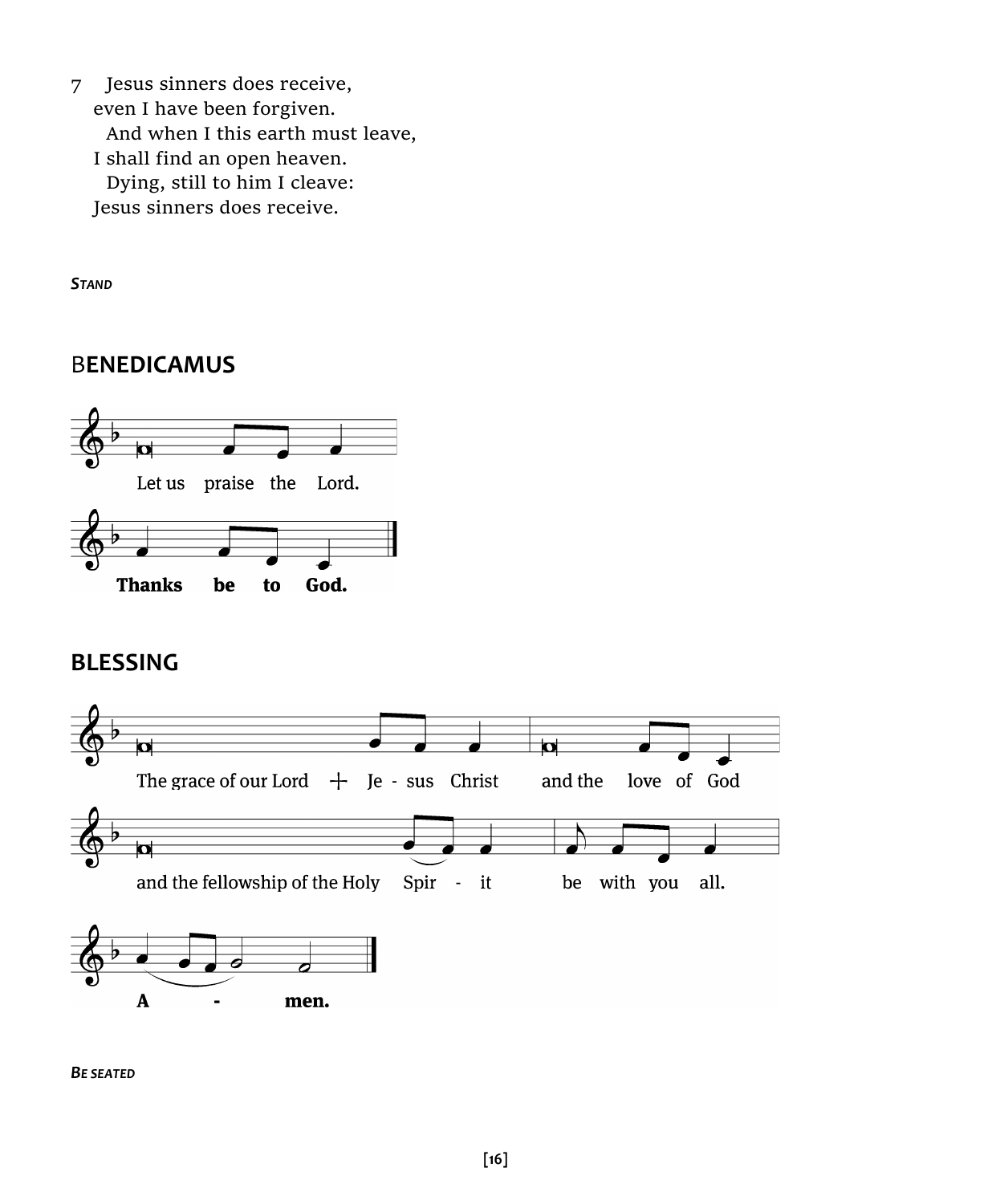## **CLOSING HYMN** 525 – The Lamb



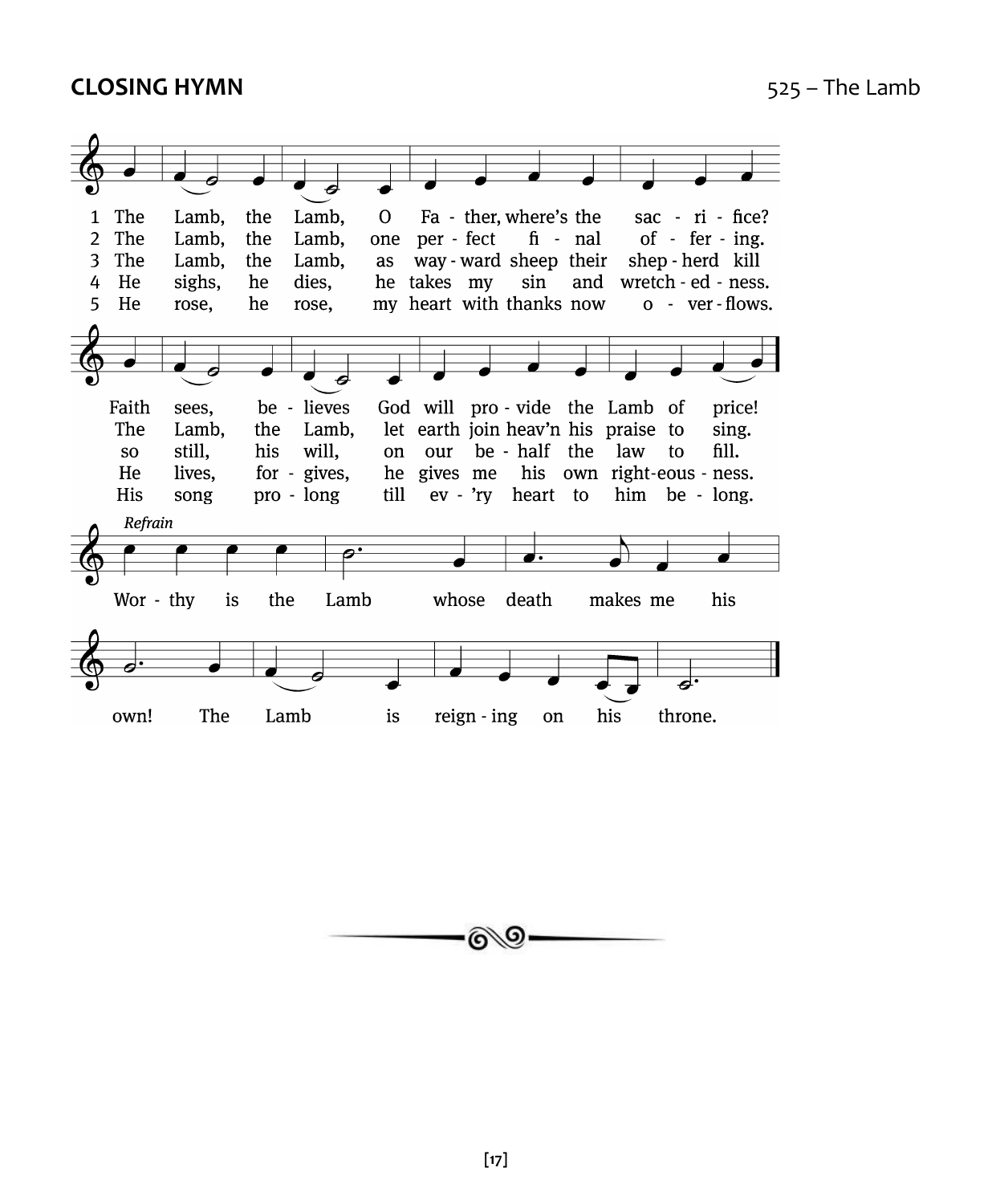# **ACKNOWLEDGMENTS**

*Unless otherwise indicated, Scripture quotations are from The Holy Bible, New International Version®, NIV®. Copyright © 1973, 1978, 1984, 2011 by Biblica, Inc.TM Used by permission of Zondervan. All rights reserved worldwide.*

> *Software distributed in partnership with Northwestern Publishing House. Created by Christian Worship: Service Builder © 2022 Concordia Publishing House.*

> > *©2021 Northwestern Publishing House. All rights reserved.*

*Hymn 538 – Jesus, My Great High Priest Text: Isaac Watts, 1674-1748, abr., alt. Music: Roger R. Ross, 1817-1899 Scripture references: Heb 9:1-12; Heb 7:23-28; 1 Jn 2:1 Text and music: Public domain*

#### *Psalm 51B*

*Text: © 1987 Christopher L. Webber, admin. Church Publishing, Inc. Tune: Donald Rotermund © Concordia Publishing House; adapt. Adrian Smith*

*Hymn 568 – His Robes for Mine*

*Text: Chris Anderson, b. 1971 Music: Greg Habegger, b. 1973 Scripture references: Isa 61:10; 2 Co 5:21; Rev 7:9-14; 2 Co 5:15 Text and music: © 2008 Church Works Media*

*Hymn 483 – Holy, Holy, Holy! Lord God Almighty*

*Text: Reginald Heber, 1783-1826, alt, alt. Tune: John B. Dykes, 1823-1876; setting: The Worshipbook: Services and Hymns, 1972 Scripture references: Isa 6:2,3; Rev 4:2-11; Ex 15:11; Isa 45:22 Text and music: public domain*

#### *Hymn 947 – Lamb of God, Pure and Holy*

*Text: Nicolaus Decius, c. 1485-after 1546; tr. The Lutheran Hymnal ,1941 Tune: Nicolaus Decius, c. 1485-after 1546; setting: Choralbuch zum Ev©angelischen Kirchengesangbuch, 1952, alt. Scripture references: Isa 53:4-7; Jn 1:29; 1 Pe 1:18-19; 1 Jn 2:2 Text and tune: public domain; setting © 1952 Verlag Merseburger*

#### *Hymn 654 – Jesus Sinners Does Receive*

*Text: Erdmann Neumeister, 1671-1756, abr.; tr. The Lutheran Hymnal, 1941, alt. Tune: Neu-vergertigtes Darmstadtisches Gesang-Buch, Darmstadt, 1699; setting: The Lutheran Hymnal, 1941, alt. Scripture references: Mt 9:9-13; Lk 7:34-50; 15:1-7; Lk 5:31,32; 1 Ti 1:15,16 Text and music: public domain*

*Hymn 525 – The Lamb*

*Text and music: Gerald P. Coleman, b. 1953; © 1987 Morning Star Music Publishers, Inc. Setting: © 1997 MorningStar Music Publishers, Inc. Scripture references: Ge 22:7,8; Heb 7:27; Isa 53:6; 2 Co 5:21; Rev 5:6-14*

> *All texts and music reprinted under:* • *OneLicense A-714955;* • *CCLI # 3081415 [2/28/2022]; Streaming License B CSPL036414 [3/31/2022]*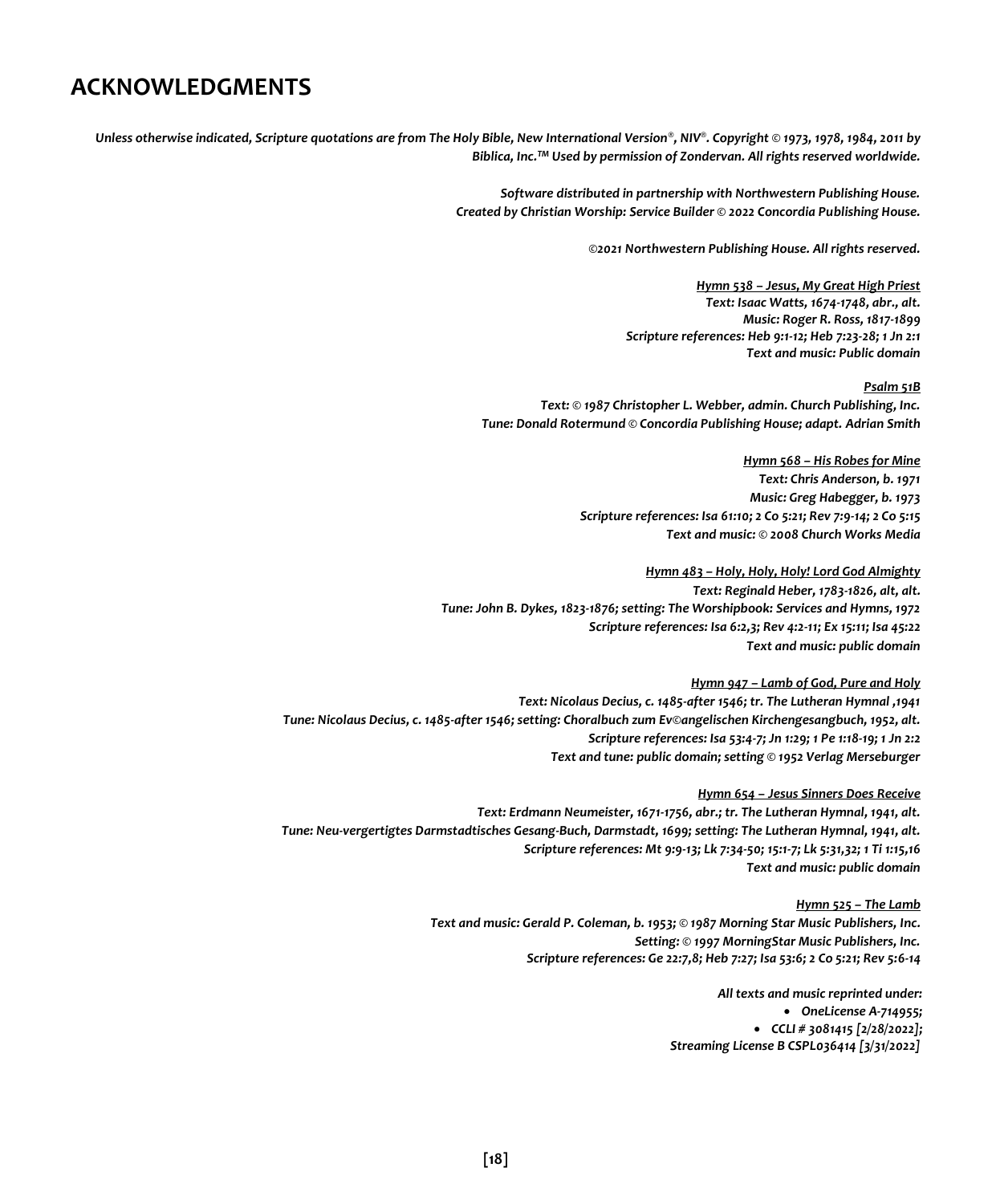

# **THE SEASON OF LENT: PREPARATION TO HOLY WEEK**

The season of Lent seems to have developed as a time for catechumens to prepare for the serious step of their Easter baptism. The season began with a call to those who had lapsed to return to the faith and to do so with the ashes of penitence. The days before baptism included fasting as baptismal candidates pondered the reality of carrying their own crosses. The historic Gospel for the First Sunday in Lent (*Christian Worship* retains this selection) recounts the Lord's defeat of the devil's temptations and provides both power and pattern for the Christian's struggle with Satan. The rest of the Lenten gospels follow that pattern as they show Jesus in conflict with his foes. The Sundays in Lent remain "little Easters" (they are Sundays in Lent but not of Lent and the liturgical vestments are appropriate), but the mood of the season is somber and serious as the color purple and its repentance motif reflect the church's worship. Not all agree with the omission of the alleluias during the season (Luther among them ["An Order of Mass and Communion," *Luther's Works*, Vol. 53, page 24.]), but long-standing use commends this practice as well as the custom of omitting *Gloria in excelsis*.

Lutherans in Europe and America became accustomed to gathering for worship on the weekdays of Lent to meditate on the Lord's Passion. With the first day of Lent setting the pace, services were often held on Wednesdays. The common practice was to divide a harmonization of the four passion accounts into six parts with one part in focus at each of the six services. Sermon series based on various themes of the passion were at the ready for busy preachers. The historic Proper for Ash Wednesday was available in worship resources, but in most cases the observance on Ash Wednesday matched the other five services. In an era when the Sacrament was offered only a few times a year, the Ash Wednesday service often concluded with Holy Communion.

Interest in observing Ash Wednesday as a service of corporate confession grew in our circles. The use of the Ash Wednesday Proper was encouraged and services were created to emphasize confession. Resources divided the passion history into five parts for the five remaining midweek services and also offered an option to read the passion accounts as they are written distinctively by Matthew, Mark, and Luke (John is reserved for Good Friday).